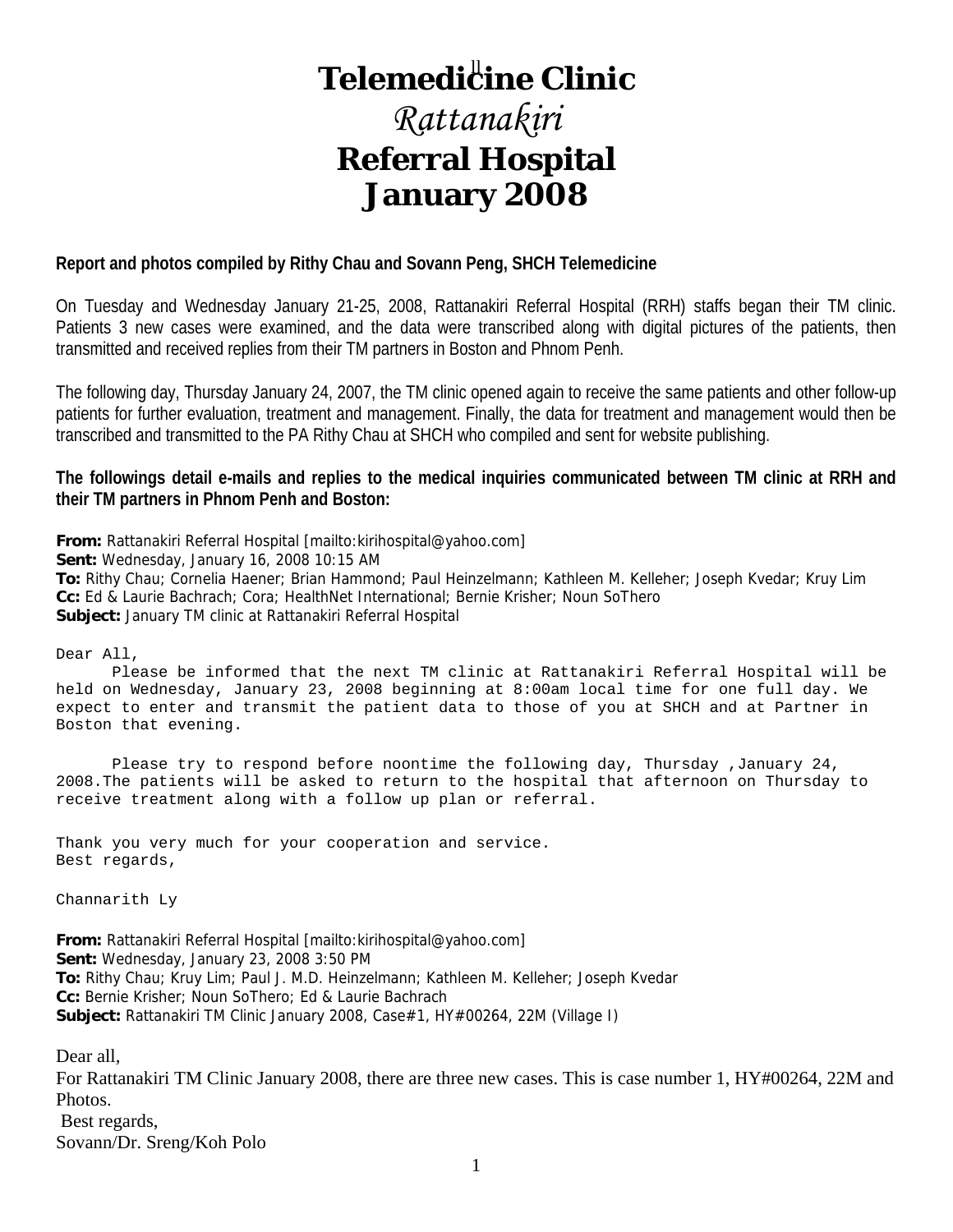## **Rattanakiri Provincial Hospital Telemedicine Clinic with Sihanouk Hospital Center of HOPE and Partners in Telemedicine**

#### **Patient: HY#00264, 22M (Village I)**

**Chief Complaint:** Epigastric pain x 5y

**HPI:** 22M presented with on/off epigastric pain x 5y and seek treatment at private clinic and he was told he had gastritis and treated with some unknown medicine. In this year, the pain became worse with burning sensation, burping sour taste and bloating. The pain became more severe after eating, relived about one hour after eating, and radiated to right shoulder and scapula. He got abd ultrasound conclusion Cholecystitis at private clinic then he was admitted to provincial hospital on January 18, 2008, and treated with Penicillin 2million tid IV, Viscerazine,

Cimetidine, metochlopramide. He denied of headache, dyspnea, sore throat, dysphgia, vomiting, stool with blood or mucus, hematuria, dysuria, no icterus, no jaundice.

**PMH:** Unremarkable

**Family Hx:** Father with HTN

**Social Hx:** No smoking, drinking alcohol casually, single

#### **Medication:**

- 1. Penicillin 2million tid IV
- 2. Viscerazine 1t po tid
- 3. Cimetidine 400mg 1t po bid
- 4. Metochlorpramide 1t po bid IM

#### **Allergies: Ceftriazone cause skin rash**

**ROS:** 6kg wt loose during one year

**PE:** 

| <b>Vital Signs:</b> | <b>BP: 110/60</b> | P: 110 | R:20 | T: 37°C | <b>Wt: 48Kg</b> |
|---------------------|-------------------|--------|------|---------|-----------------|
|                     |                   |        |      |         |                 |

**General:** Look stable

**HEENT:** No oropharyngeal lesion, pink conjunctiva, no mass, no neck lymph node palpable, no JVD

**Chest:** CTA bilaterally, no rales, no rhonchi; H Tachycardia, RR, no murmur

**Abdomen:** Soft, no tender, no distension, (+) BS, no HSM, no surgical scar, murphy's sign negative

**Extremity/Skin:** No edema, no rash, no lesion

**MS/Neuro:** MS+5/5, motor and sensory intact, DTRs +2/4, normal gait

#### **Previous Lab/Studies done:**

On January 14, 2008 Ag-HBs negative Ac-HCV negetive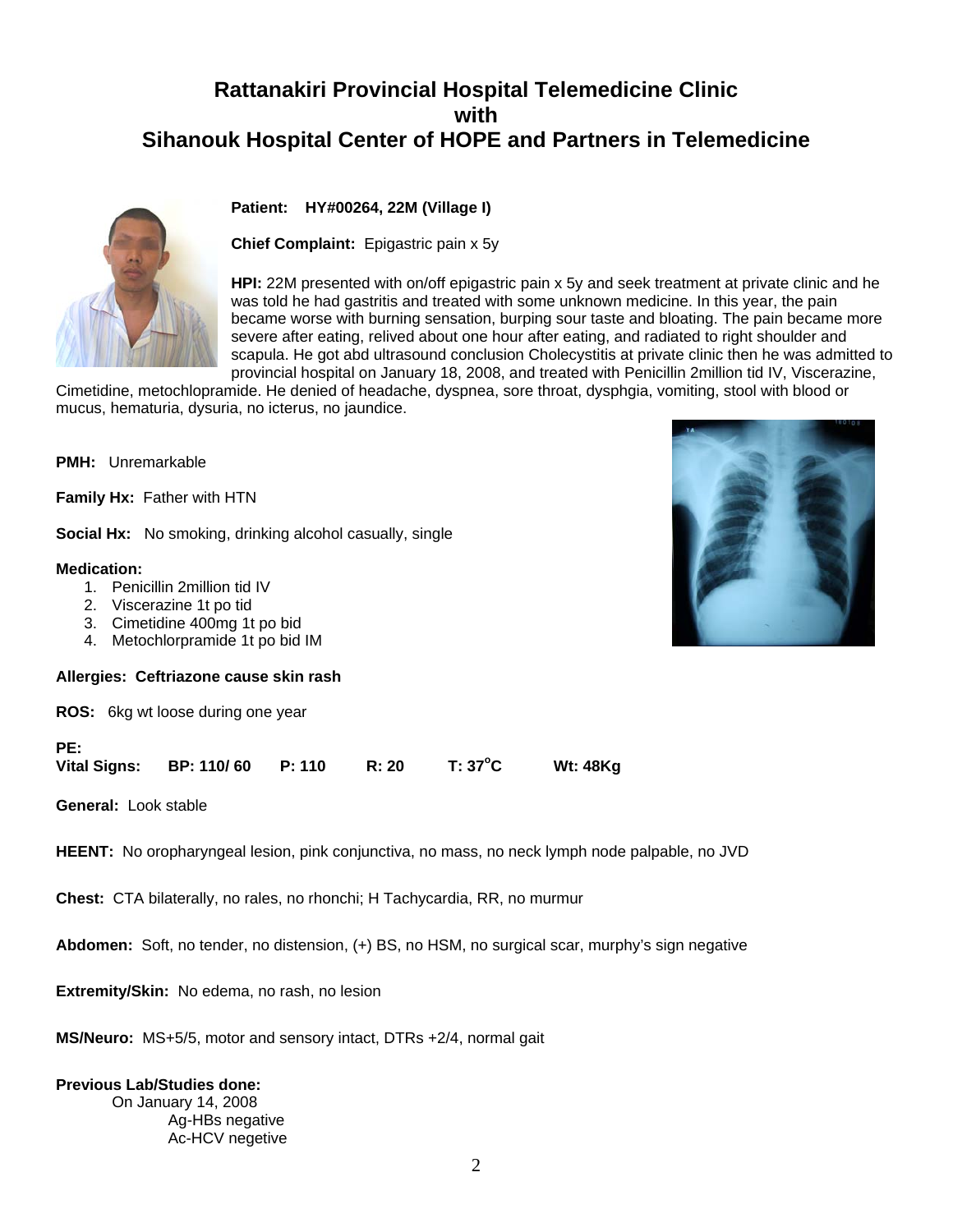On January 13, 2008 Abd Ultrasound conclusion: Cholecystitis

#### **Lab result done today:**

On January 22, 2008

UA normal, colocheck is not available due to no material

WBC  $=7600/\text{mm}^3$ RBC  $=4400000/mm<sup>3</sup>$  $Hb = 13.9$ mm  $Ht = 44%$  $Na<sup>+</sup>$  $=161$  [135 – 155]  $K^+$  $=3.0$  [3.6 – 5.5] Gluc =73.2 [75 – 115]  $Ca^{2+}$  =8.1 [8.1 – 10.4] SGOT =39.1 [<37] SGPT =44.5 [<42]

#### **Assessment:**

- 1. GERD
- 2. Parasititis
- 3. Hypernatremia
- 4. Hypokalemia

#### **Plan:**

- 1. Omeprazole 20mg 2t po qhs for one month
- 2. Metochlorpramide 10mg 1t po qhs for 15d
- 3. Mebendazole 500mg 1t po qhs once
- 4. KCL 600mg 2t po tid for one week
- 5. Eat two bananas per day
- 6. Eat low Na+ diet for a week
- 7. GERD prevention education
- 8. Draw blood for Lyte and Mg2+ at SHCH

#### **Comments/Notes: Do you agree with my assessment and plan?**

#### **Examined by: Nurse Sovann Peng Date: January 23, 2008**

Please send all replies to kirihospital@yahoo.com and cc: to tmed\_rithy@online.com.kh .

*The information transmitted in this e-mail is intended only for the person or entity to which it is addressed and may contain confidential and/or privileged material. Any review, retransmission, dissemination or other use of or taking of any action in reliance upon, this information by persons or entities other than the intended recipient is prohibited. If you received this e-mail in error, please contact the sender and delete material from any computer.*

**From:** Smulders-Meyer, Olga,M.D. [mailto:OSMULDERSMEYE@PARTNERS.ORG] **Sent:** Thursday, January 24, 2008 1:25 AM **To:** tmed\_rithy@online.com.kh **Subject:** RE: Rattanakiri TM Clinic January 2008, Case#1, HY#00264, 22M (Village I)

-----Original Message----- **From:** Smulders-Meyer, Olga,M.D. **Sent:** Wednesday, January 23, 2008 1:24 PM **To:** Fiamma, Kathleen M.; ',tmed\_rithy@online.com.kh'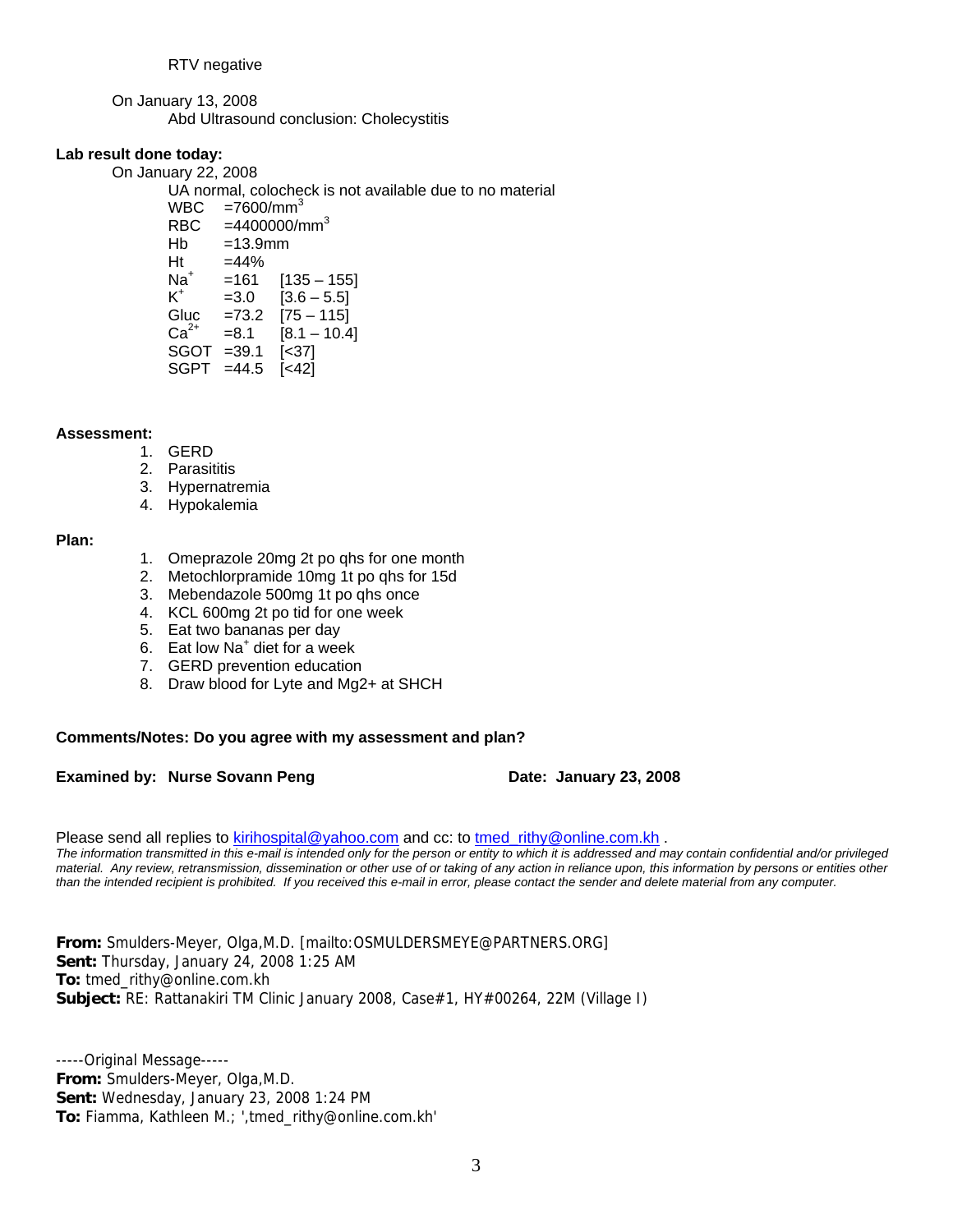**Patient: HY#00264, 22M (Village I)**

**Chief Complaint:** Epigastric pain x 5years.

The patient is a 22-year-old male with a 5 year history of epigastric symptoms most consistent gastroesophageal reflux disease, or gastritis. Recently he had an exacerbation of his pain, as well as radiated pain to the right shoulder and scapula consistent with cystitis.

The patient will need to be treated for both conditions.

For his esophageal reflux, I would favor switching him to omeprazole 20 mg p.o. b.i.d.. The patient used to be advised that he could not not drink alcohol or caffeine. He needs to eat small bland meals 5 times a day.

You could consider testing him for Helicobacter pylori infection, which causes chronic gastritis. We usually treat this with a two-week course of Amoxicillin 500 mg q.i.d., Biaxin 500 mg b.i.d. and omeprazole 20 mg b.i.d.. If you do not have this test available, you could consider just treating him for two weeks and see if symptoms improve. The patient has had a significant weight loss and so this may be worth trying in order to get him comfortable enough to eat again properly.

In terms of his cholecystitis, this needs to be cooled down with the proper antibiotics. Usually we prescribe ciprofloxacin 500 b.i.d. as well as metronidazole 500 b.i.d.(for anaerobic coverage) and amoxicillin 500 mg q.i.d.

From your report it is not clear whether the patient has gallstones. However, an acalculous cholecystitis is rare, and occurs only in 10% of patients with gallbladder infections. Usually these patients are very sick, in the ICU, or with other severe medical problems.

I therefore wonder if this patient really doesn't have any gallstones to begin with. You may want to repeat the ultrasound of his gallbladder in a few weeks. As If he does, he will need removal of his gallbladder once the infection has completely cleared in 6 to 8 weeks.

If the patient has persistent symptoms, after he has been treated for Cholecystitis, you need to worry about complications. and pancreatitis.

Complications — Left untreated, symptoms of cholecystitis may abate within 7 to 10 days. However, complications can occur at alarmingly high rates. The most common complication is the development of gallbladder gangrene (up to 20 percent of cases) with subsequent perforation (2 percent of cases) [19].

Gangrene — Gangrenous cholecystitis is the most common complication of cholecystitis, particularly in older patients, diabetics, or those who delay seeking therapy [19]. The presence of a sepsis-like picture in addition to the other symptoms of cholecystitis should suggest the diagnosis, but gangrene may not be suspected preoperatively.

Perforation — Perforation of the gallbladder usually occurs after the development of gangrene. It is often localized, resulting in a pericholecystic abscess. Less commonly, perforation is free into the peritoneum, leading to generalized peritonitis. Such cases are associated with a high mortality.

Cholecystoenteric fistula — A cholecystoenteric fistula may result from perforation of the gallbladder directly into the duodenum or jejunum. Fistula formation is more often due to long standing pressure necrosis from stones than to acute cholecystitis [20].

Gallstone ileus — Passage of a gallstone through a cholecystoenteric fistula may lead to the development of mechanical bowel obstruction, usually in the terminal ileum (gallstone ileus)

Emphysematous cholecystitis — Emphysematous cholecystitis is caused by secondary infection of the gallbladder wall with gas-forming organisms (such as Clostridium welchii) Other organisms that may be isolated include Escherichia coli (15 percent), staphylococci, streptococci, Pseudomonas, and Klebsiella

Hopefully however, he will just recover on this current bout of Cholecystitis. He will have to be watched closely though.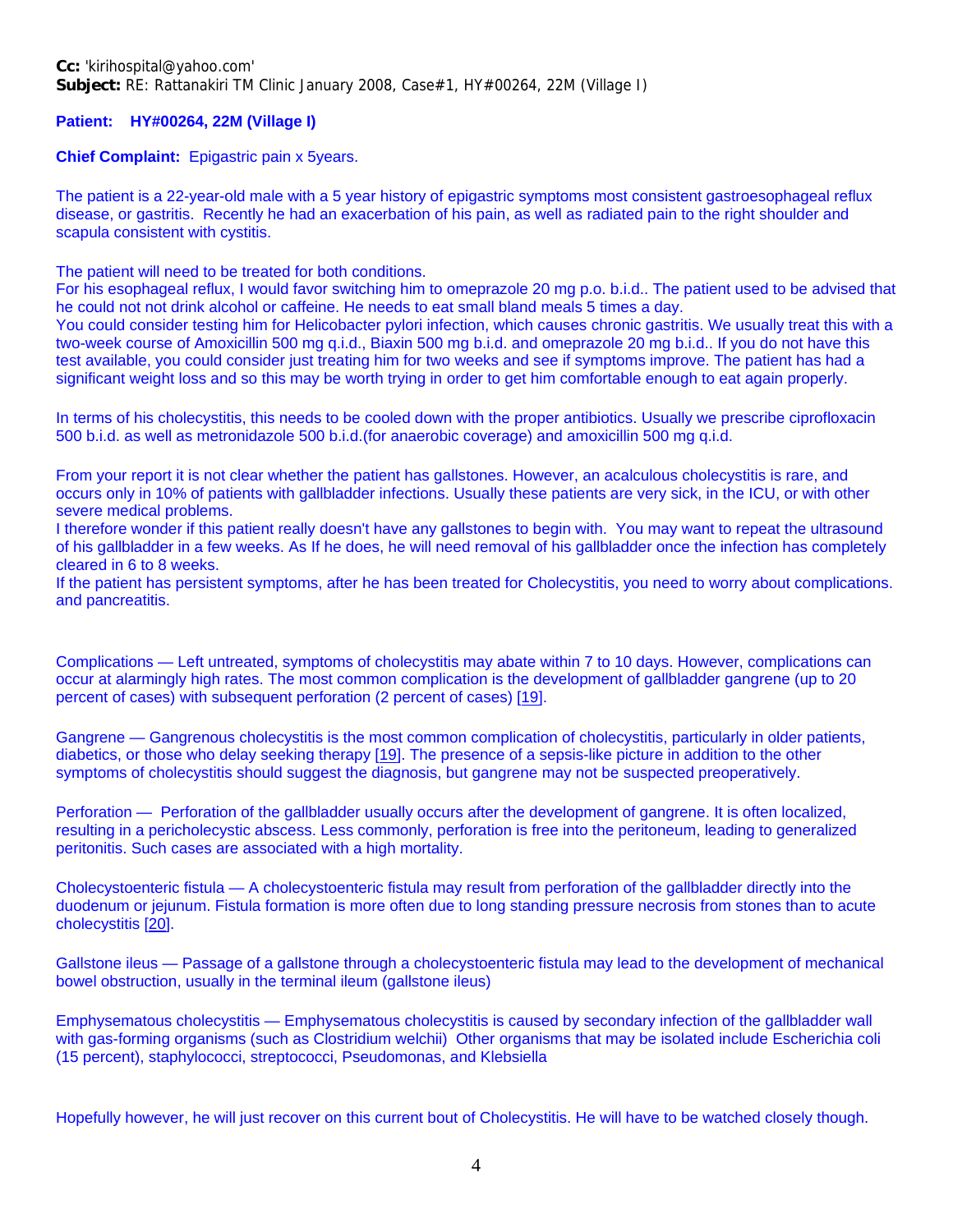I hope this is helpful to you. Many kinds regards,

Olga Smulders-Meyer MD

**From:** Rattanakiri Referral Hospital [mailto:kirihospital@yahoo.com] **Sent:** Wednesday, January 23, 2008 3:56 PM **To:** Rithy Chau; Kruy Lim; Paul J. M.D. Heinzelmann; Joseph Kvedar; Kathleen M. Kelleher **Cc:** Bernie Krisher; Noun SoThero; Ed & Laurie Bachrach **Subject:** Rattanakiri TM Clinic January 2008, Case#2, BS#00265, 51M (Village VI)

Dear all,

This is case number 2, BS#00265, 51M and photo.

Best regards, Sovann/Dr. Sreng/Koh Polo

### **Rattanakiri Provincial Hospital Telemedicine Clinic with Sihanouk Hospital Center of HOPE and Partners in Telemedicine**



**Patient: BS#00265, 51M (Village VI)**

**Chief Complaint:** Dizziness and extremity numbness on/off x 1y

**HPI:** 51M presented with dizziness, extremity numbness, polyphasia, polydypsia, and polyuria. He was examined at private clinic, Glucose 218mg/dl and treated with chlorpropramide 250mg 1t po qhs for 22d and now he presented with symptoms of cough, runny nose and headache, dizziness so he came to see us. He denied of fever, sore throat.

**PMH:** 10y complete healed left tibia fracture

**Family Hx:** Unremarkable

**Social Hx:** Smoking 1pack of cig per day over 20y, drinking alcohol casually

#### **Medication:**

1. Chlorpropramide 250mg 1t po qhs

**Allergies:** NKDA

**ROS:** Unremarkable

#### **PE:**

|  | <b>Vital Signs:</b> | BP: 90/70 | P: 100 | R: 22 | $T: 37^{\circ}C$ | <b>Wt: 48Kg</b> |
|--|---------------------|-----------|--------|-------|------------------|-----------------|
|--|---------------------|-----------|--------|-------|------------------|-----------------|

**General:** Look stable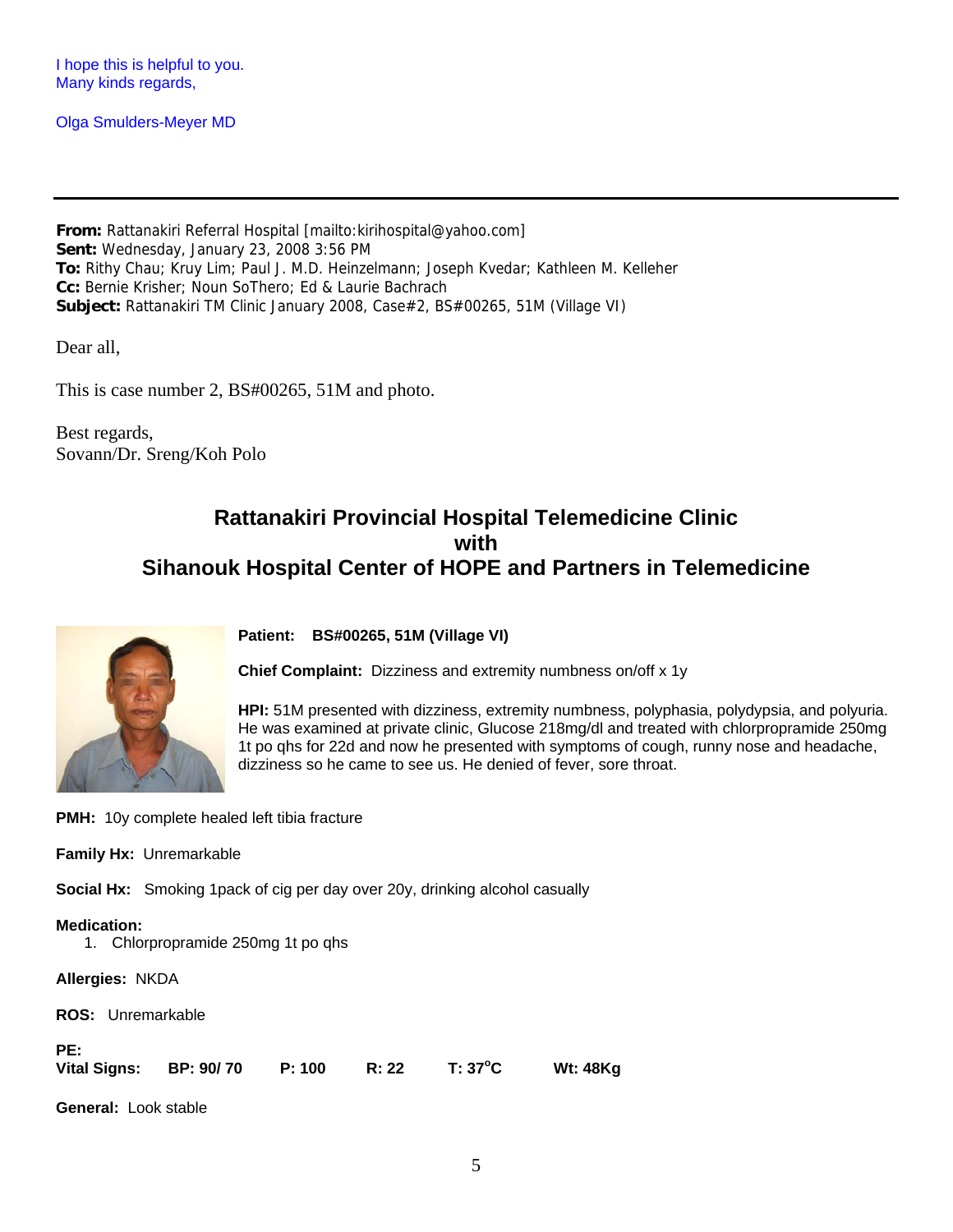**HEENT:** No oropharyngeal lesion, pink conjunctiva, no icterus

**Chest:** CTA bilaterally, no rales, no rhonchi; H RRR, no murmur

**Abdomen:** Soft, no distension, (+) BS, no HSM

**Extremity/Skin:** No edema, no skin rash, no foot wound

**MS/Neuro:** MS +5/5, motor and sensory intact, DTRs +2/4

#### **Previous Lab/Studies done:**

 On December 31, 2007 UA: Gluc 4+ Gluc =218mg/dl [75 – 115]  $TG = 90.8$  [60 – 165]

**Lab result done today:** On January 22, 2008

 $WBC = 4500/mm<sup>3</sup>$ RBC  $= 4500000 \text{/mm}^3$  $Hb =15mm$  $Ht = 45%$  Gluc =352 [75 – 115] Creat =  $5.7$  [0.6 – 1.1]  $TG = 324$   $[60 - 165]$ Tot chole=209 [200]

#### **Assessment:**

- 1. DMII
- 2. Allergic Rhinitis

#### **Plan:**

- 1. Glibenclamide 5mg 1t po qd for one month
- 2. Allergra 180mg 1t po qd
- 3. Smoking and alcohol drinking cessation
- 4. Diabetic diet education, regular exercise and foot care
- 5. Draw blood for Lyte, BUN, Creat, Gluc, TG, Tot chol, HbA1C at SHCH

#### **Comments/Notes: Do you agree with my assessment and plan?**

#### **Examined by: Dr. Sreng Leng Date: January 23, 2008**

Please send all replies to kirihospital@yahoo.com and cc: to tmed\_rithy@online.com.kh . *The information transmitted in this e-mail is intended only for the person or entity to which it is addressed and may contain confidential and/or privileged material. Any review, retransmission, dissemination or other use of or taking of any action in reliance upon, this information by persons or entities other than the intended recipient is prohibited. If you received this e-mail in error, please contact the sender and delete material from any computer.* **From:** Fiamma, Kathleen M. [mailto:KFIAMMA@PARTNERS.ORG] **Sent:** Thursday, January 24, 2008 2:24 AM **To:** Rattanakiri Referral Hospital; Rithy Chau **Subject:** FW: Rattanakiri TM Clinic January 2008, Case#2, BS#00265, 51M (Village VI)

*Kathy Fiamma 617‐726‐1051*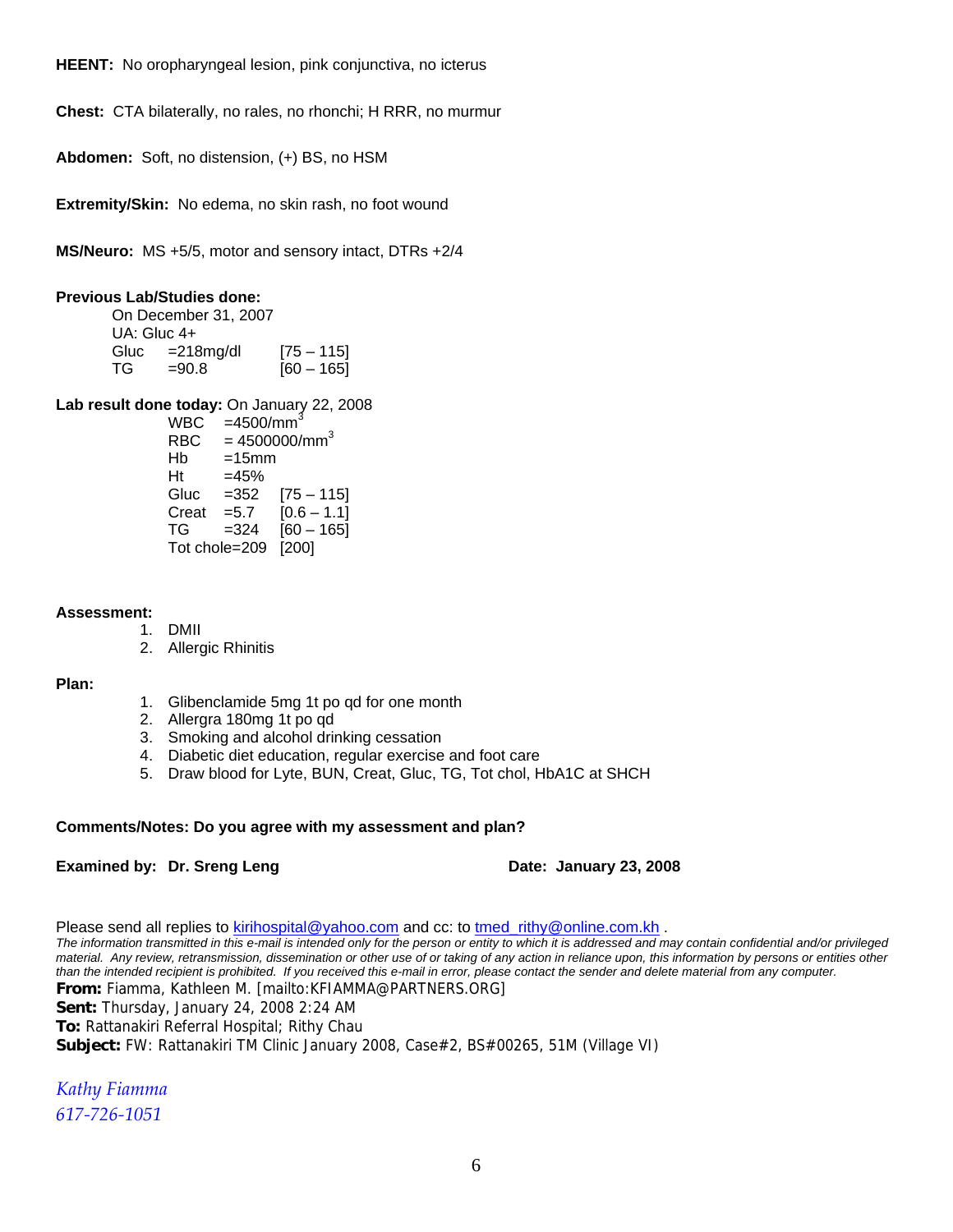-----Original Message----- **From:** Crocker, J.Benjamin,M.D. **Sent:** Wednesday, January 23, 2008 10:43 AM **To:** Fiamma, Kathleen M. **Subject:** RE: Rattanakiri TM Clinic January 2008, Case#2, BS#00265, 51M (Village VI)

Sounds good EXCEPT I can't tell if this patient's RENAL FUNCTION is vastly deteriorated (given your normal values in parentheses) or whether this is a typo. PLEASE REPEAT RENAL FUNCTION as the sulfonylurea that he is taking may put him at higher risk of hypoglycemia if he has renal failure.

Thanks, BC

**J. Benjamin Crocker, M.D. Internal Medicine Associates 3 WACC 605 15 Parkman Street Boston, MA 02114 Phone 617 724-8400 Fax 617 724-0331 Email jbcrocker@partners.org**

**From:** Rattanakiri Referral Hospital [mailto:kirihospital@yahoo.com] **Sent:** Wednesday, January 23, 2008 4:21 PM **To:** Rithy Chau; Kruy Lim; Paul J. M.D. Heinzelmann; Kathleen M. Kelleher; Joseph Kvedar **Cc:** Bernie Krisher; Noun SoThero; Bunse Leng **Subject:** Rattanakiri TM clinic January 2008, case#3, SL#00266, 27M (Village VI)

Dear all,

This is case number 3, SL#00266, 27M and photos . Please reply to the case before Thursday afternoon in Cambodia time. Thank you very much for your support and cooperation in this project.

Best regards, Sovann/Dr. Sreng/Koh Polo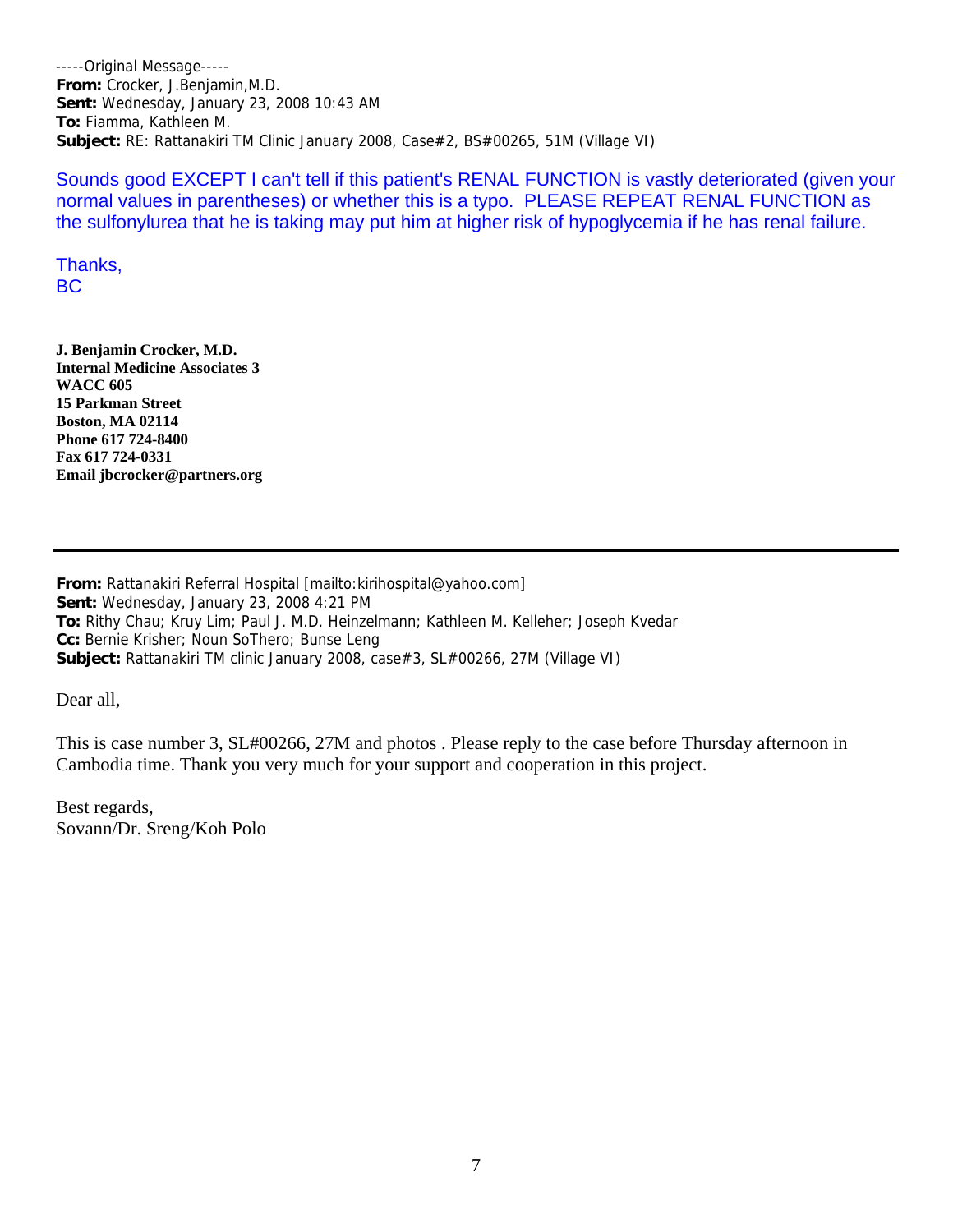## **Rattanakiri Provincial Hospital Telemedicine Clinic with Sihanouk Hospital Center of HOPE and Partners in Telemedicine**



#### **Patient: SL#00266, 27M (Village VI)**

**Chief Complaint:** lumbar pain on and off for 2 years

**HPI:** 27y Male presented with lumbar pain and radiated to his back, neck behind and red color urine. He was examined at private clinic that confirmed Urinary tract infection. He was treated with Cefixime 200mg 1tab bid, Diclofenac 50mg tid and furosemide 40mg 1 tab qd for 4days. His symptoms got better When he take this medicine, and now he presented with red color urine and lumbar pain no fever, no dysuria no polyuria . He came to us.

**PMH:** Unremarkable

**Family Hx:** Unremarkable

**Social Hx:** smoking 1pocket/day drinking for 8years

**Medication:** Above medicine

**Allergies: NKDA**

**PE:** 

**ROS:** Unremarkable

| гс.                         |                  |       |         |        |
|-----------------------------|------------------|-------|---------|--------|
| <b>Vital Signs:</b><br>57Kg | BP: 100/70 P: 82 | R: 26 | T: 37°C | $Wt$ : |
|                             |                  |       |         |        |

**General:** Look stable

**HEENT:** No oropharyngeal lesion, pink conjunctiva, no icterus

**Chest:** CTA bilaterally, no rales, no rhonchi; H RRR, no murmur

**Abdomen:** Soft, no tender, no distension, (+) BS, no HSM, no CVA tenderness

**Musculoskeletal:** Unremarkable

**Neuro:** MS+5/5, motor and sensory intact, DTRs +2/4

#### **Previous Lab/Studies done:**

#### **Lab result done today:**

On January 22, 2008

UA: blood ++; Abd ultrasound conclusion: Unremarkable

 $WBC = 8600/mm<sup>3</sup>$ 



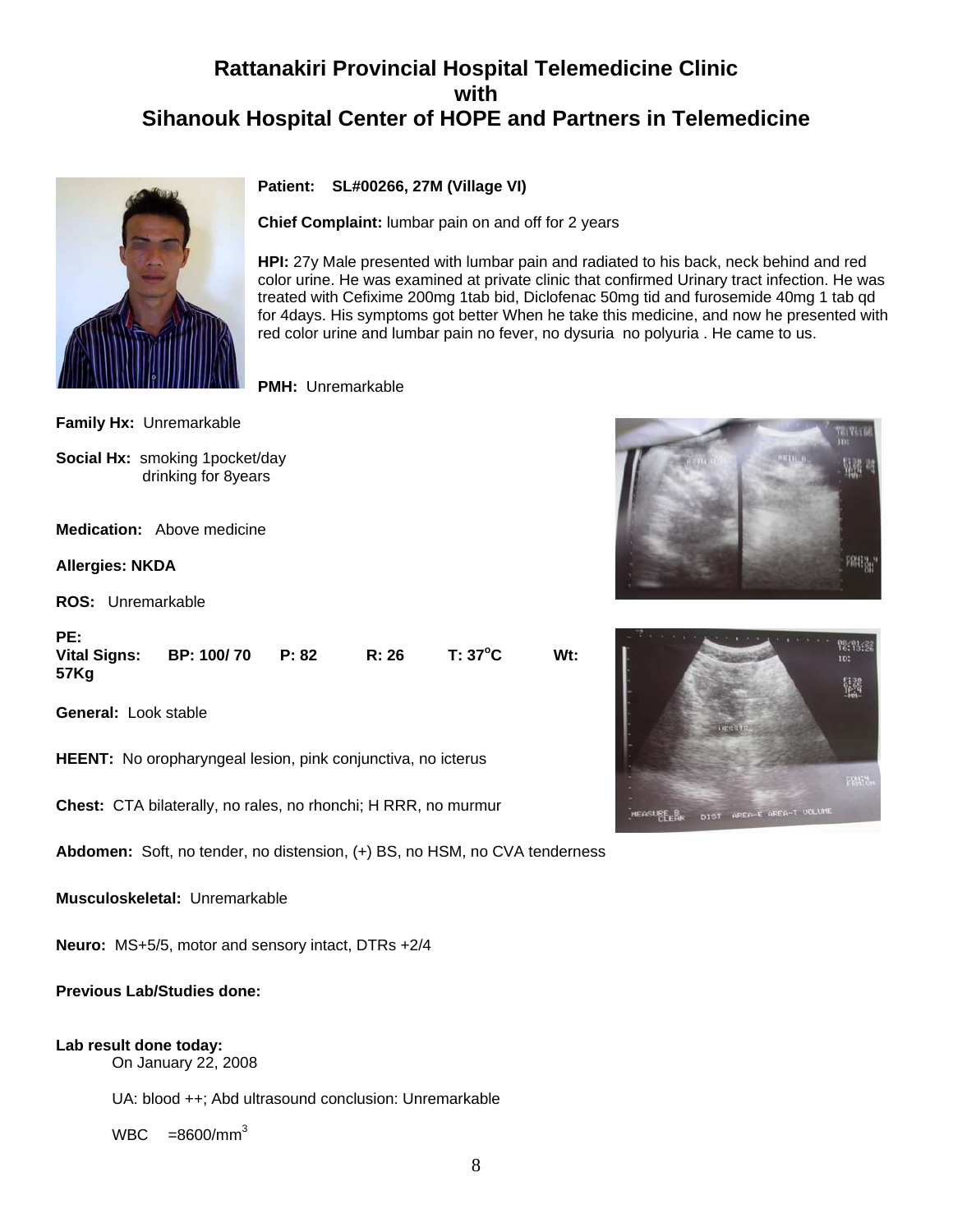$Eosinophil$  =0.4%  $Neutronhil = 51%$  Lymphocytes =42% Monocyte  $=0.3\%$ 

#### **Assessment:**

- 1. Urinary Tract infection
- 2. Kidney stone (micro)

#### **Plan:**

- 1. Ciprofloxacin 500mg 1t po bid for a week
- 2. Drink water 3L/day

**Comments/Notes:** Please, give good idea

#### **Examined by: Dr. Sreng Leng Date: January 23, 2008**

Please send all replies to kirihospital@yahoo.com and cc: to tmed rithy@online.com.kh . *The information transmitted in this e-mail is intended only for the person or entity to which it is addressed and may contain confidential and/or privileged material. Any review, retransmission, dissemination or other use of or taking of any action in reliance upon, this information by persons or entities other than the intended recipient is prohibited. If you received this e-mail in error, please contact the sender and delete material from any computer.*

**From:** Fiamma, Kathleen M. [mailto:KFIAMMA@PARTNERS.ORG] **Sent:** Thursday, January 24, 2008 8:22 PM **To:** Rattanakiri Referral Hospital; Rithy Chau **Subject:** FW: Rattanakiri TM clinic January 2008, case#3, SL#00266, 27M (Village VI)

Kathy Fiamma 617-726-1051 -----Original Message----- **From:** Tan, Heng Soon,M.D. **Sent:** Wednesday, January 23, 2008 4:32 PM **To:** Fiamma, Kathleen M. **Subject:** RE: Rattanakiri TM clinic January 2008, case#3, SL#00266, 27M (Village VI)

#### I am unable to interpret the abdominal ultrasound. If a renal stone is suspected, shouldn't a renal ultrasound be more appropriate?

I doubt that he has an infection. It is not pyelonephritis since he has no fever or costovertebral angle tenderness. It is not an infected stone or cystitis without dysuria or white cells/nitrites in urine dipstick. Renal stone is a likely diagnosis with recurrent lumbar pain and bloody urine in a young man. A KUB xray as well as renal ultrasound may confirm the diagnosis. In that case, tramadol for severe pain, increased oral fluids to 3 liters a day and straining the urine with a cotton cloth to retrieve a stone should be recommended. If the stone does not pass, he needs to consult a urologist for further management.

If he has recurrent stones, a metabolic work up to check serum and 24h urine for calcium, creatinine and uric acid to rule out hypercalcemia, gout or hypercalciuria as a cause of recurrent stones. If hematuria is gross blood in urine, I would be concerned about renal or bladder tumors even though he is a young man, though a young man who smokes. Could he have been exposed to organic chemicals in his occupation? Cystoscopy and renal ultrasound to rule out a renal or bladder tumor will be necessary.

Papillary necrosis is less likely without chronic pyelonephritis, overuse of NSAIDs or diabetes.

Heng Soon Tan, MD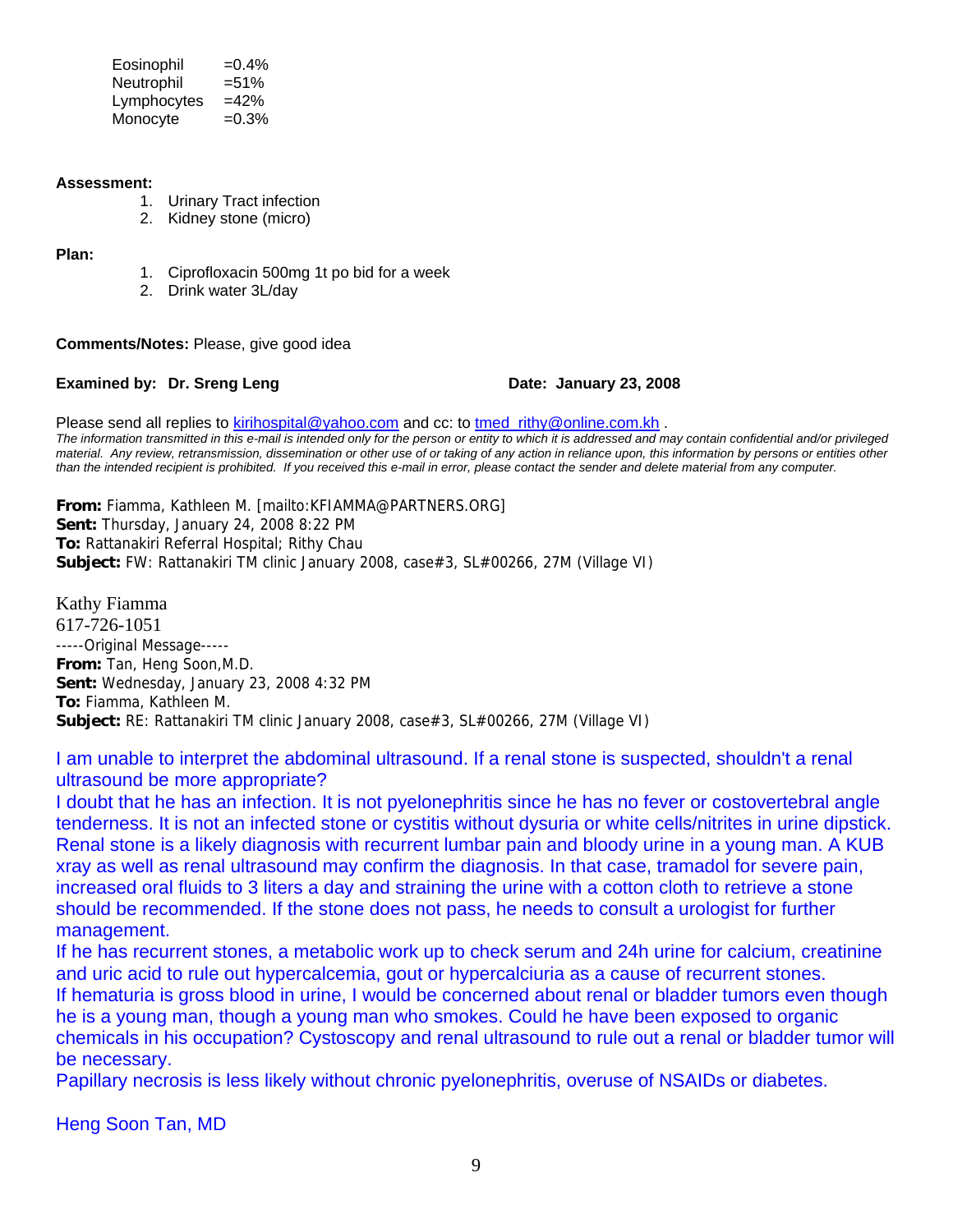# **Thursday, January 24, 2008**

## **Follow-up Report for Rattanakiri TM Clinic**

There were 3 new patients seen during this month TM clinic at Rattanakiri Referral Hospital (RRH). The data of 3 cases was transmitted and received replies from both Phnom Penh and Boston, 4 patients seen by PA Rithy for minor problem and other 19 patients came for follow up and refill medication. Per advice sent by Partners in Boston and Phnom Penh Sihanouk Hospital Center of HOPE as well as advices from PA Rithy on site, the following patients were managed and treated per local staff:

[Please note that in general the practice of dispensing medications at RRH for all patients is usually limited to a maximum of 7 days treatment with expectation of patients to return for another week of supplies if needed be. This practice allows clinicians to monitor patient compliance to taking medications and to follow up on drug side effects, changing of medications, new arising symptoms especially in patients who live away from the town of Banlung and/or illiterate. Nearly all medications and some lab tests not available/done at RRH are provided by SHCH to TM patients at no cost]

## **Treatment Plan for Rattanakiri TM January 2008**

## **1. HY#00264, 22M (Village I)**

- **Diagnosis:**
	- 1. PUD
	- 2. Parasititis
	- 3. Hypernatremia
	- 4. Hypokalemia

#### **Treatment:**

- 1. Omeprazole 20mg 1t po bid for two weeks
- 2. Metronidazole 250mg 2t po bid for two weeks
- 3. Amoxicilline 500mg 2t po bid for two weeks
- 4. Metochlorpramide 10mg 1t po qhs for 15d
- 5. Mebendazole 500mg 1t po qhs once
- 6. KCl 600mg 2t po tid for 5d
- 7. MTV 1t po qd for one month
- 8. Eat two bananas per day
- 9. Eat low Na<sup>+</sup> diet for a week
- 10. GERD prevention education
- 11. Draw blood for Lyte and Mg2+ at SHCH

#### **Lab result on 25 January 2008**

| $Na+$     | $=139$  | $[135 - 145]$ |
|-----------|---------|---------------|
| K+        | $=3.8$  | $[3.5 - 5.0]$ |
| CГ        | $=103$  | $[95 - 110]$  |
| $Mq^{2+}$ | $=0.81$ | $[0.8 - 1.0]$ |

#### **SHCH Recommendation: Continue medication as plan and follow up next month**

#### **2. BS#00265, 51M (Village VI)**

**Diagnosis:**

- 1. DMII
- 2. Allergic Rhinitis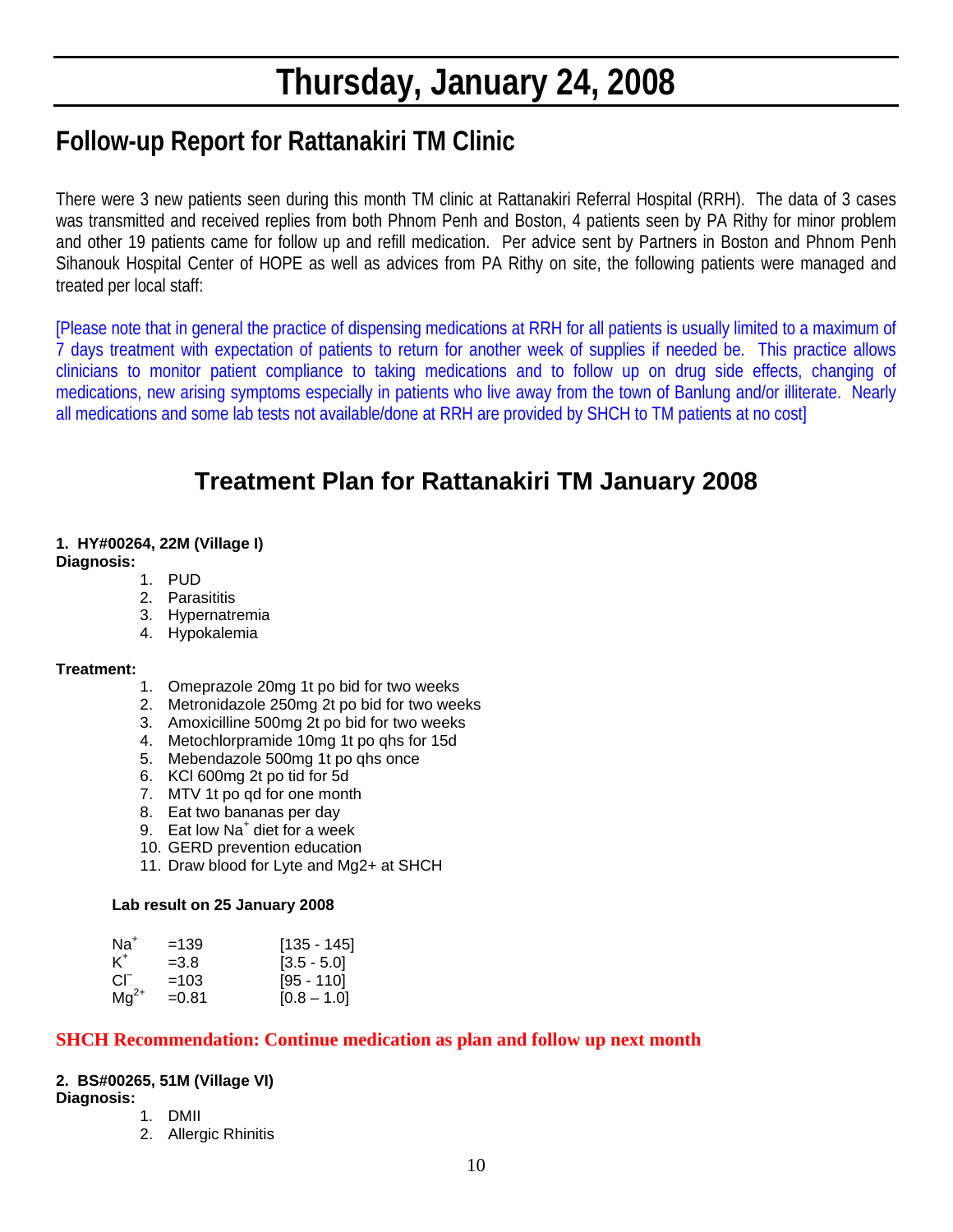#### **Treatment:**

- 1. Glibenclamide 5mg 1t po qd for one month
- 2. Captopril 25mg 1/4t po bid for one month
- 3. ASA 500mg 1/4t po qd for one month
- 4. Allegra 180mg 1t po qd
- 5. Smoking and alcohol drinking cessation
- 6. Diabetic diet education, regular exercise and foot care
- 7. Draw blood for CBC, Lyte, BUN, Creat, Gluc, TG, Tot chol, HbA1C at SHCH

#### **Lab result on 25 January 2008**

| WBC.        | $= 5.5$ | $[4 - 11 \times 10^9 / L]$         | Na             | $=136$   | $[135 - 145]$      |
|-------------|---------|------------------------------------|----------------|----------|--------------------|
| RBC         | $= 6.2$ | $[4.6 - 6.0x10^{12}/L]$            | Κ              | $=3.8$   | $[3.5 - 5.0]$      |
| Hb          | $=14.3$ | $[14.0 - 16.0g/dL]$                | СI             | $=104$   | $[95 - 110]$       |
| Ht          | $=46$   | $[42 - 52%]$                       | <b>BUN</b>     | $=2.0$   | $[0.8 - 3.9]$      |
| <b>MCV</b>  | $= 75$  | $[80 - 100$ fl]                    | Creat          | $= 85$   | $[53 - 97]$        |
| MCH         | $= 23$  | $[25 - 35pg]$                      | Gluc           | $= 15.4$ | $[4.2 - 6.4]$      |
| $MHCH = 31$ |         | $[30 - 37\%]$                      | T. Chol $=6.3$ |          | $\left[5.7\right]$ |
| Plt         | $=169$  | $[150 - 450 \times 10^9/\text{L}]$ | TG.            | $= 3.8$  | $[-1.71]$          |
| Lym         | $=1.3$  | $[1.0 - 4.0x10^9/L]$               | HbA1C $=$ 17.1 |          | $[4 - 6]$          |

#### **SHCH Recommendation: Increase Glibenclamide 5mg 1t po bid and follow up next month**

#### **3. SL#00266, 27M (Village VI)**

#### **Diagnosis:**

- 1. Urinary Tract infection
- 2. Kidney stone (micro)

#### **Treatment:**

- 1. Ciprofloxacin 500mg 1t po bid for a week
- 2. Paracetamol 500mg 1t po qid prn
- 3. Drink water 3L/day

### **Patient who came for follow up and refill medication**

#### **1. NS#00006, 18F (Village I)**

#### **Diagnosis:**

1. Euthyroid goiter

#### **Treatment:**

- 1. Carbimazole 5mg 1t po qd (#100)
- 2. Propranolol 40mg ¼t po bid
- 3. Draw blood for Free T4 at SHCH

#### **Lab result on 25 January 2008**

Free  $T4 = 16.2$  [9.2 – 23.9]

#### **SHCH Recommendation: Continue medication as plan and check Free T4 in three months**

#### **2. NH#00010, 53F (Village III)**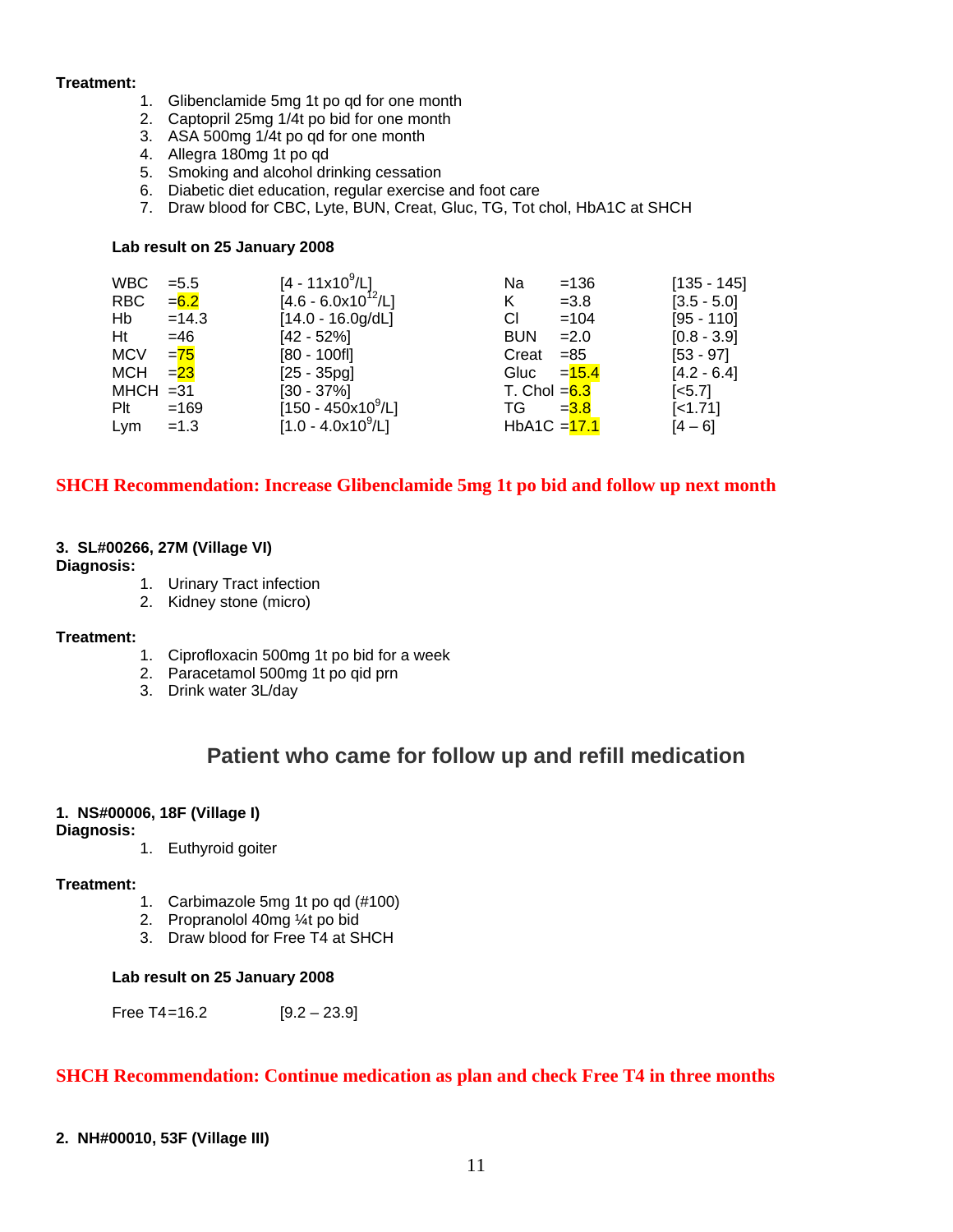#### **Diagnosis:**

- 1. HTN
- 2. DMII
- 3. LVH
- 4. Aortic Insufficiency?
- 5. Aortic Stenosis?

#### **Treatment:**

- 1. Atenolol 50mg 1t po bid (#200)
- 2. Chlorpropramide 1t po bid (buy)
- 3. ASA 300mg 1/4t po qd (#25)
- 4. Captopril 25mg 1t po tid (#300)
- 5. HCTZ 25mg 2t po qd (#200)
- 6. Fenofibrate 100mg 1t po qd (buy)

#### **3. NS#00089, 17F (Village I)**

**Diagnosis:** 

1. Euthyroid goiter

#### **Treatment:**

1. Draw blood for Free  $T_4$  in April 2008

#### **4. UP#00093, 52F (Village III)**

#### **Diagnosis:**

1. Euthyroid goiter

#### **Treatment:**

- 1. Carbimazole 5mg 1t po qd (#100)
- 2. Propranolol 40mg 1/4t po bid
- 3. Draw blood for Free T4 at SHCH

#### **Lab result on 25 January 2008**

Free  $T4 = 16.3$  [9.2 – 23.9]

### **SHCH Recommendation: Continue medication as plan and check Free T4 in three months**

#### **5. MS#00144, 52M (Thmey Village)**

**Diagnosis:** 

1. DMII

#### **Treatment:**

- 1. Glibenclamide 5mg 1tab po bid (#200)
- 2. Metformin 500mg 1t po qhs (#100)
- 3. Captopril 25mg ¼ tab po qd (#25)
- 4. ASA 300mg 1/4t po qd (#25)

#### **6. PO#00148, 67F (Village III)**

#### **Diagnosis:**

1. HTN

2. DMII with PNP

#### **Treatment:**

- 1. Captopril 25mg ¼t po bid (#25)
- 2. Metformin 500mg 1t po qhs (#100)
- 3. Glibenclamide 5mg 1t po bid (#200)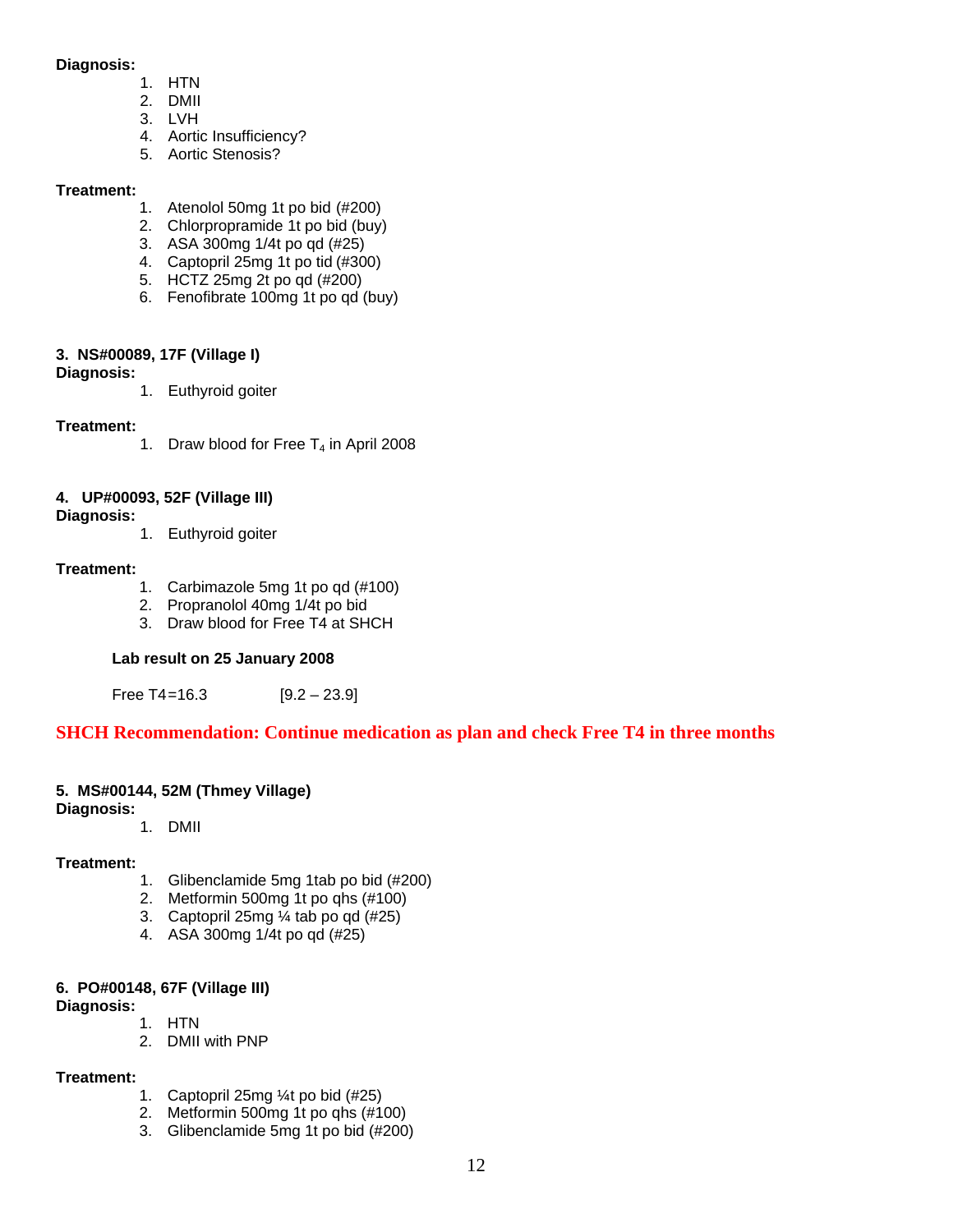- 4. ASA 300mg ¼t po qd (#25)
- 5. Amitriptylin 25mg ½t po qhs (#50)
- 6. Draw blood for Gluc and HbA1C in next month

#### **7. PS#00149, 26F (Village I)**

#### **Diagnosis:**

1. Euthyroid Goiter

#### **Treatment:**

- 1. Carbimazole 5mg 1t po qd
- 2. Draw blood for Free T4 at SHCH

#### **Lab result on 25 January 2008**

Free  $T4 = 14.5$  [9.2 – 23.9]

#### **8. OT#00155, 45F (Bor Keo)**

#### **Diagnosis:**

- 1. HTN
- 2. DMII

#### **Treatment:**

- 1. Captopril 25mg 1/2t po bid
- 2. Metformin 500mg 2t qAM, 3t qPM
- 3. Glibenclamide 5mg 2t po bid
- 4. ASA 300mg ¼t po qd (buy)
- 5. Amitriptylin 25mg ½t po qhs
- 6. Citirizin 10mg 1t po qd

#### **9. KM#00158, 51F (Sre Ankrong Village)**

#### **Diagnosis:**

1. Euthyroid goiter

#### **Treatment:**

- 1. Draw blood for CBC, Lyte, BUN, Creat, Gluc, Free T4 at SHCH
- 2. Refer to SHCH for surgery consultation on February 12, 2008

#### **Lab result on 25 January 2008**

| <b>WBC</b>  | $= 8.6$ | [4 - 11x10 <sup>9</sup> /L] | Na               | $=141$  | $[135 - 145]$  |
|-------------|---------|-----------------------------|------------------|---------|----------------|
| RBC         | $= 5.1$ | $[3.9 - 5.5x10^{12}/L]$     | Κ                | $=4.4$  | $[3.5 - 5.0]$  |
| Hb          | $=11.1$ | $[12.0 - 15.0g/dL]$         | СI               | $=108$  | $[95 - 110]$   |
| Ht          | $= 36$  | $[35 - 47\%]$               | <b>BUN</b>       | $=1.4$  | $[0.8 - 3.9]$  |
| <b>MCV</b>  | $=72$   | $[80 - 100$ fl]             | Creat            | $= 58$  | $[44 - 80]$    |
| <b>MCH</b>  | $= 22$  | $[25 - 35pq]$               | Gluc             | $= 5.5$ | $[4.2 - 6.4]$  |
| $MHCH = 31$ |         | $[30 - 37\%]$               | Free $T4 = 10.3$ |         | $[9.2 - 23.9]$ |
| Plt         | $=308$  | $[150 - 450x10^9/L]$        |                  |         |                |
| Lym         | $=2.9$  | $[1.0 - 4.0x10^9/L]$        |                  |         |                |

#### **10. RH#00160, 67F (Village I)**

#### **Diagnosis:**

- 1. HTN
- 2. OA

#### **Treatment:**

1. Captopril 25mgmg 1tab po qd (#100)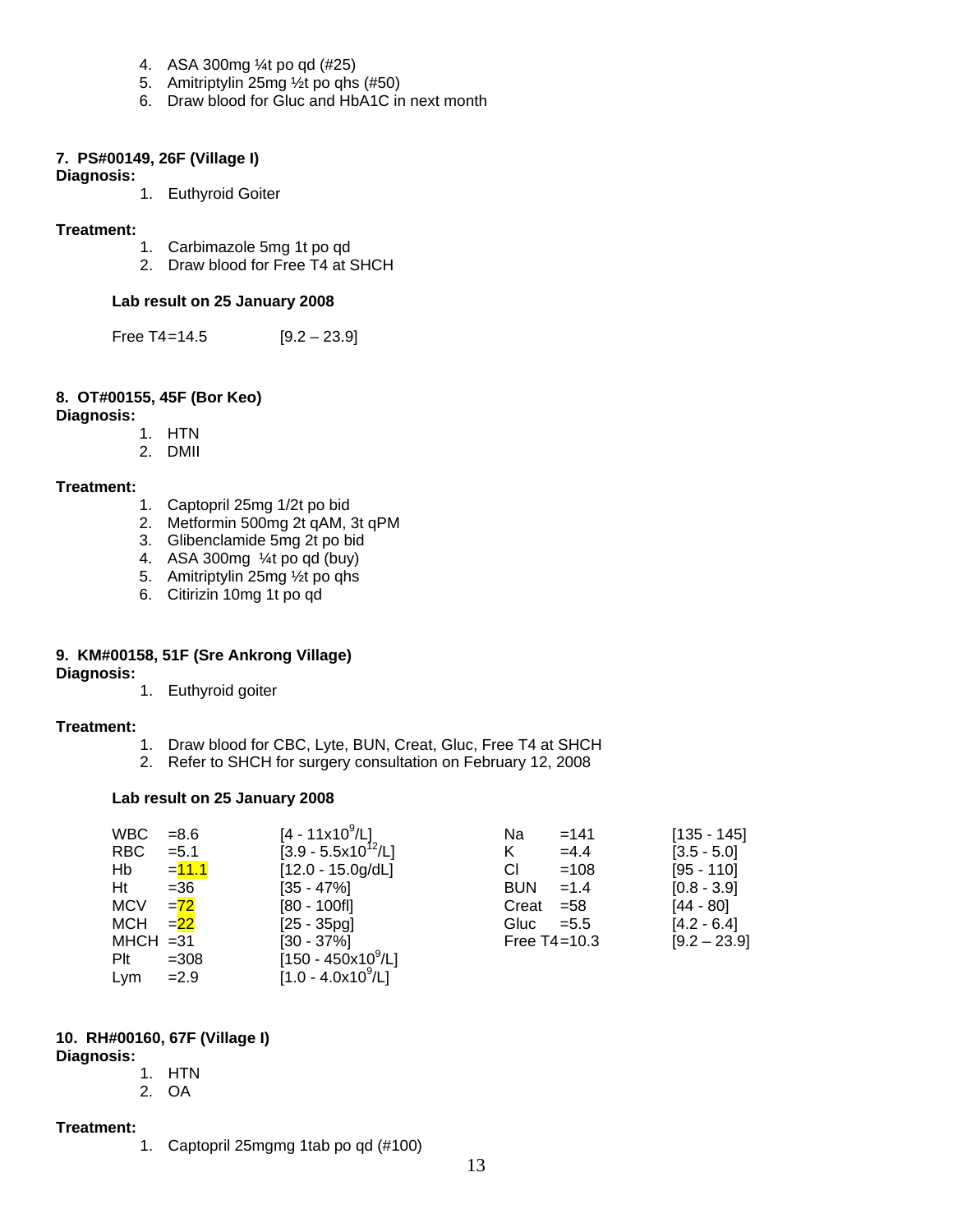- 2. Amitriptylin 25mg ½ tab po qhs (#50)
- 3. ASA 300mg ¼tab po qd (#25)

#### **11. OP#00161, 78M (Village I)**

**Diagnosis:** 

1. COPD

#### **Treatment:**

1. Salbutamol Inhaler 2puffs po bid (#2)

#### **12. YM#00189, 16F (Village III)**

#### **Diagnosis:**

1. Asthma

#### **Treatment:**

1. Salbutamol Inhaler 2puffs bid prn (#2)

### **13. EM#00193, 22F (Village I)**

#### **Diagnosis:**

- 1. Euthyroid goiter
- 2. Myopia

#### **Treatment:**

- 1. Seek opthalmologist for eye glasses
- 2. Paracetamol 500mg 1t po qid prn pain

#### **14. PN#00229, 45F (Village VI)**

#### **Diagnosis:**

1. DMII

#### **Treatment:**

- 1. Chlorpropramide 250mg 1t po qd (buy)
- 2. Metformin 500mg 1t po qhs (#100)
- 3. ASA 81mg 1t po qd (#25)
- 4. Draw blood for Gluc and HbA1C next month

#### **15. KK#00231, 45F (Village I)**

**Diagnosis:**

1. DMII

#### **Treatment:**

- 1. Chlorpropramide 250mg 1t po bid (buy)
- 2. Metformin 500mg 1t po qhs (#100)
- 3. Captopril 25mg 1/4t po qd (#25)
- 4. ASA 300mg 1/4t po qd (#25)
- 5. Draw blood for Gluc and HbA1C next month

#### **16. SV#00256, 43M (Village I)**

#### **Diagnosis:**

- 1. Phimosis circumcision
- 2. DMII

#### **Treatment:**

- 1. Glibenclamide 5mg 2t po qd (buy)
- 2. Metformin 500mg 2t po qhs (#100)